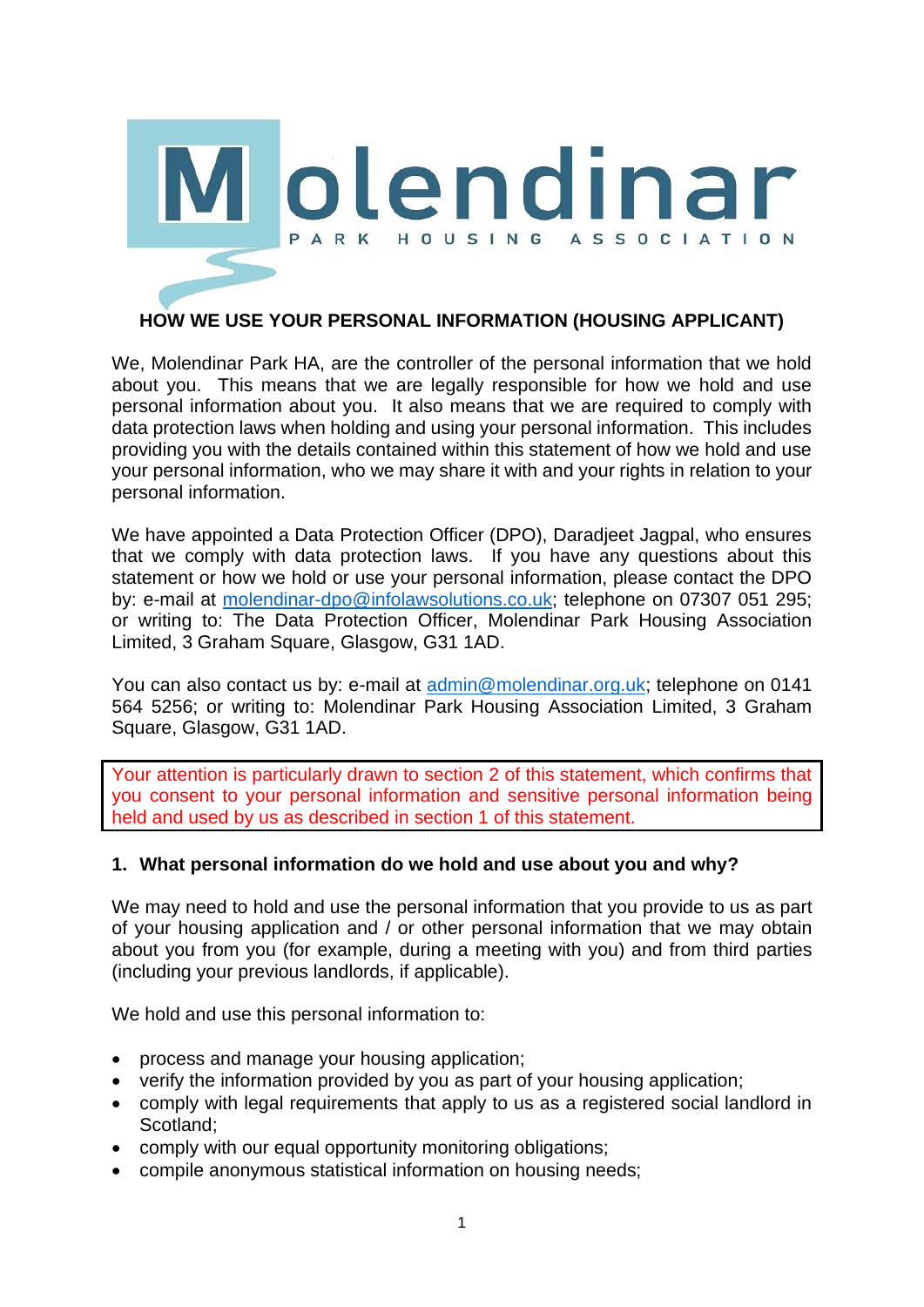- communicate with and inform you of the outcome of your housing application;
- allocate housing in accordance with our allocations policy;
- obtain references about you from your previous landlords (if applicable);
- prevent and detect fraud and take steps to terminate your tenancy (if you are successful in your application and allocated a property), if fraud is later discovered; and
- otherwise protect and defend our legal rights in the case of a dispute between us.

## **2. What is our legal basis for holding and using your personal information?**

Data protection laws require us to have a legal reason for holding and using your personal information. Our legal reasons for holding and using your personal information include:

- complying with the laws that apply to us as a registered social landlord in Scotland;
- taking steps to enter into a tenancy agreement with you, if your housing application is successful; and
- protecting our legitimate interests in the highly unlikely event that we do not have another legal reason, we may have a legitimate interest in handling and using your personal information. In those circumstances, we will always consider your legitimate interests in the protection of your personal information, and will balance those against our own legitimate interests in handling and using your personal information for the purposes described in section 1 of this statement.

In very limited circumstances, we may rely on your consent as the legal reason. By providing us with your personal information and sensitive personal information (including your racial or ethnic origin, sexual orientation, your physical and / or mental health, religious or other similar beliefs and / or political opinions) and the personal information and sensitive personal information of other individuals (including other members of your household), you:

- consent to it being used by us as described in section 1 of this statement; and
- confirm that you have informed the other individuals if they are of 12 years old and above of the content of this statement and they have provided their consent to their personal information and sensitive personal information being used by us as described in section 1 of this statement.

You and the individuals have the right to withdraw your consent to us holding and using your and their personal information and sensitive personal information by contacting us. Once you / they have withdrawn your / their consent, we will no longer use your / their personal information and sensitive personal information for the purpose(s) set out in section 1 of this statement, which you originally agreed to, unless we have another legal reason for doing so.

### **3. Who do we share your personal information with?**

We may share your personal information with the following organisations for the purposes described in section 1 of this statement: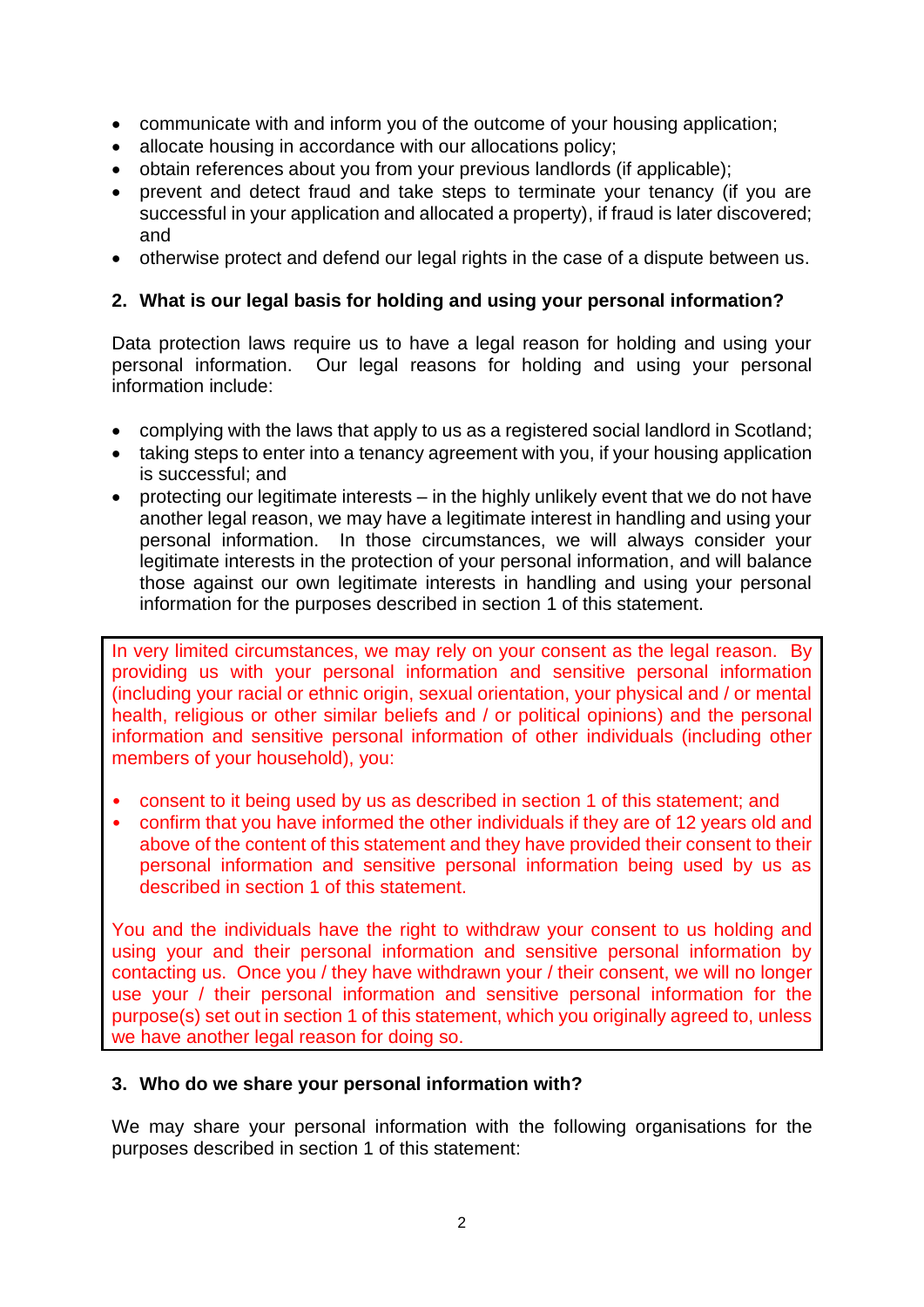- law enforcement and fraud prevention agencies;
- third parties from whom we may seek more information about you and to verify the information provided by you as part of your housing application, including your previous landlords;
- Scottish Housing Regulator;
- our consultants, advisers and IT service providers; and
- our solicitors.

### **4. How long do we keep your personal information?**

We will only keep your personal information for as long as we need to for the purposes described in section 1 of this statement, including to meet any legal, accounting, reporting or regulatory requirements. More information is contained in our data retention policy, which is available by contacting our DPO.

#### **5. What rights do you have in relation to your personal information that we hold and use?**

It is important that the personal information that we hold about you is accurate and current. Please keep us informed of any changes. Under certain circumstances, the law gives you the right to request:

- A copy of your personal information and to check that we are holding and using it in accordance with legal requirements.
- Correction of any incomplete or inaccurate personal information that we hold about you.
- Deletion of your personal information where there is no good reason for us continuing to hold and use it. You also have the right to ask us to do this where you object to us holding and using your personal information (details below).
- Temporarily suspend the use of your personal information, for example, if you want us to check that it is correct or the reason for processing it or to stop us from using your personal information altogether if we have committed a breach of data protection laws.
- The transfer of your personal information to another organisation.

You can also object to us holding and using your personal information where our legal reason is a legitimate interest (either our legitimate interests or those of a third party).

Please contact our DPO if you wish to make any of the above requests. When you make a request, we may ask you for specific information to help us confirm your identity for security reasons. You will not need to pay a fee when you make any of the above requests, but we may charge a reasonable fee or refuse to comply if your request for access is clearly unfounded or excessive.

### **6. Feedback and complaints**

We welcome your feedback on how we hold and use your personal information, and this can be sent to our DPO.